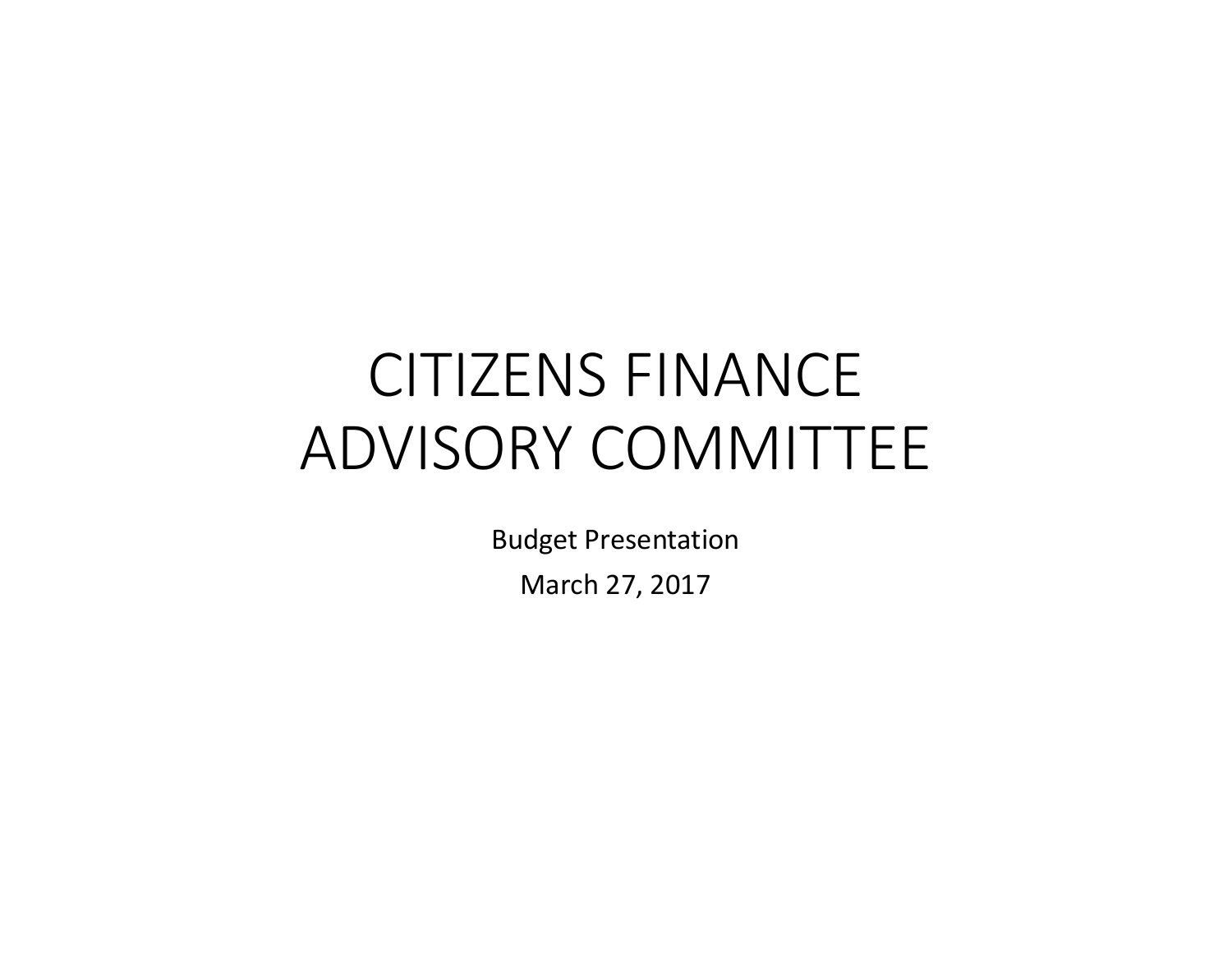Agenda: Review of:

- 2016 ending Current Fund Surplus
- 2017 Budget & Surplus Forecast
- Taxable Assessed Values
- Core Debt (Debt that is funded through General Revenues (primarily Municipal Taxes)
- Note: Some figures may have immaterial differences from those in *the final budget*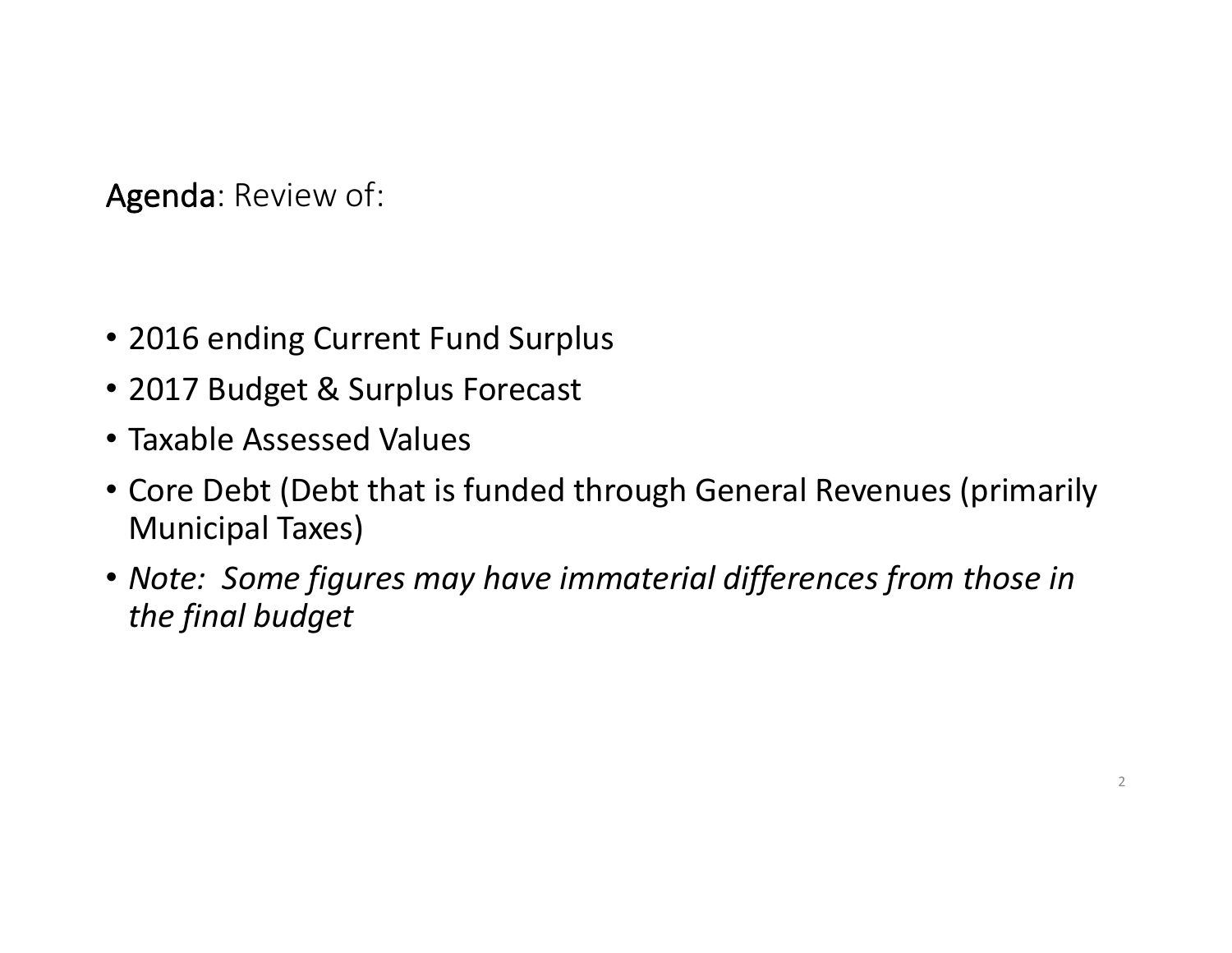Budget Summary: 2.3% levy increase is due to falling non-tax revenues & modest expense increases. Levy increase is being moderated by increase in tax base.

|                               |                                  | 2016*         | 2017          | <b>Change</b> | % change  |
|-------------------------------|----------------------------------|---------------|---------------|---------------|-----------|
| <b>Total Appropriations</b>   |                                  | 61,938,313    | 62,416,851    | 478,538       | 0.77%     |
| <b>Revenues:</b>              |                                  |               |               |               |           |
|                               | <b>Municipal Taxes</b>           | 32,932,743    | 34,234,814    | 1,302,071     | 3.95%     |
|                               | <b>PU Fair Share Payment</b>     | 2,970,000     | 3,090,000     | 120,000       | 4.04%     |
|                               | <b>Utility Operating Surplus</b> | 1,400,000     | 1,400,000     |               | 0.00%     |
|                               | <b>Reserve for Debt Service</b>  | 1,400,000     | 750,000       | (650,000)     | $-46.43%$ |
|                               | All Other                        | 23,235,570    | 22,942,037    | (293, 533)    | $-1.26%$  |
| <b>Total Revenues</b>         |                                  | 61,938,313    | 62,416,851    | 478,538       | 0.77%     |
| <b>Taxable Assessed Value</b> |                                  | 6,901,264,357 | 7,000,081,169 | 98,816,812    | 1.43%     |
| <b>Municipal Tax Rate</b>     |                                  | 0.478         | 0.489         | 0.011         | 2.30%     |

*\* 2016 Budget is before \$153,448 in added grant-related Revenues and Appropriations*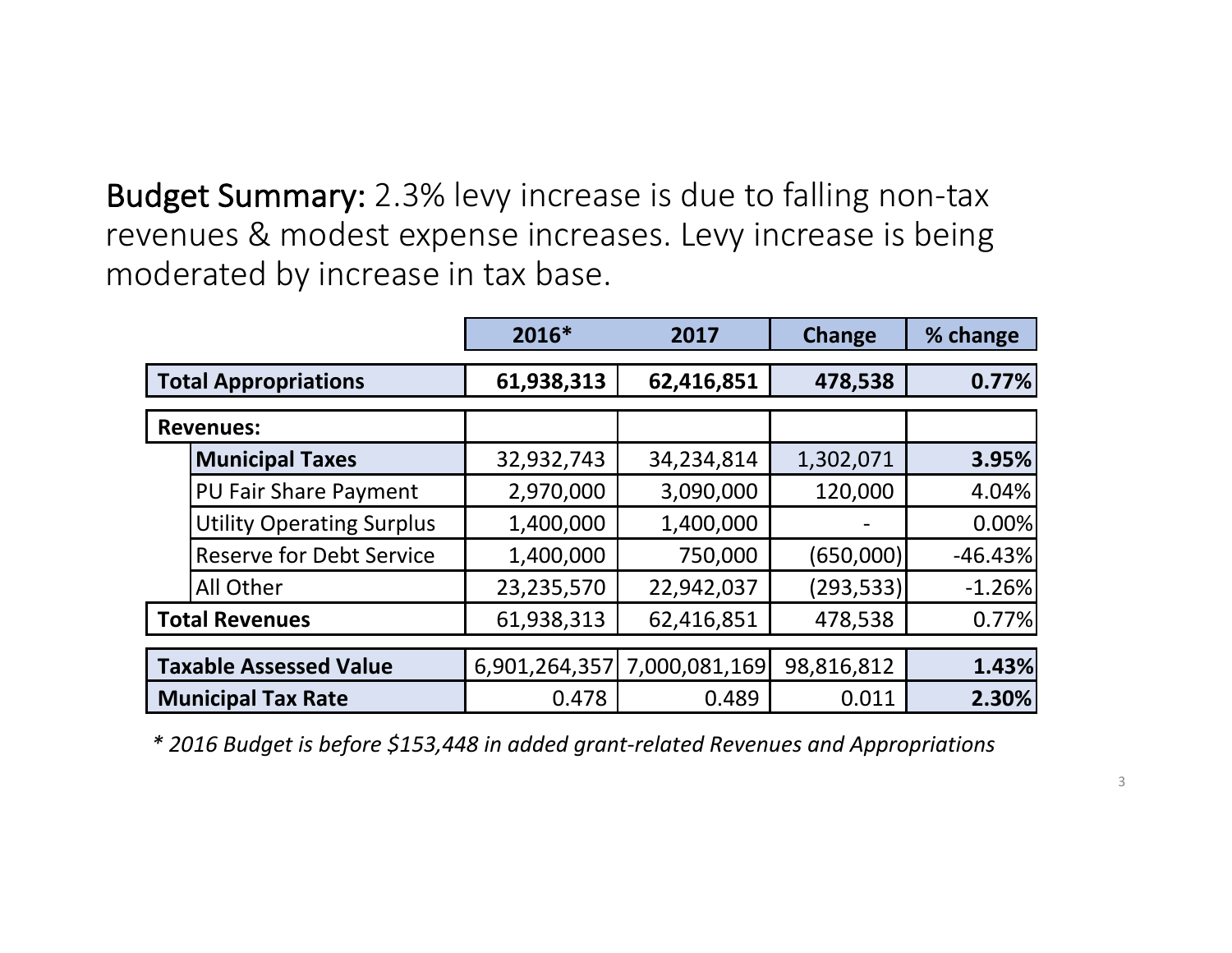### 2016 results saw a \$1.8 million increase in Current Fund Surplus

|                                      | 2016          |               |               |         |
|--------------------------------------|---------------|---------------|---------------|---------|
|                                      | <b>Budget</b> | Projected     | Actual        |         |
| <b>REVENUES:</b>                     |               |               |               |         |
| Surplus                              | 6,100,000     | 6,100,000     | 6,100,000     |         |
| Anticipated                          | 21,838,496    | 21,687,256    | 21,928,268    |         |
| Non-anticipated                      |               | 570,000       | 960,191       |         |
| Lapsed Appropriation Reserve         |               | 3,000,000     | 3,429,739     |         |
| <b>Other Credits</b>                 |               |               | 886,307       |         |
| <b>Delinquent Taxes</b>              | 1,067,074     | 1,006,483     | 1,113,493     |         |
| <b>Tax Appeal Settlement</b>         |               | 462,480       | 462,480       |         |
| <b>Municipal Taxes</b>               | 32,932,743    | 32,031,295    | 32,061,697    | In 201  |
| <b>Total Revenues</b>                | 61,938,313    | 64,857,514    | 66,942,175    | in Surµ |
| <b>EXPENSES:</b>                     |               |               |               | millior |
| <b>Core Appropriations</b>           | 59,023,407    | 55,263,237    | 55,211,469    | (We ti  |
| -Reserved at Year-End                |               | 3,560,170     | 3,811,938     | budge   |
| <b>Reserve for Uncollected Taxes</b> | 2,914,906     |               |               | Chang   |
| <b>Total Expenses</b>                | 61,938,313    | 58,823,407    | 59,023,407    | Surplu  |
| Audit Adj.                           |               |               | (14, 049)     |         |
| <b>Net</b>                           | 0             | 6,034,107     | 7,904,719     |         |
| <b>Surplus Appropriated</b>          | (6, 100, 000) | (6, 100, 000) | (6, 100, 000) |         |
| <b>Change in Surplus</b>             | (6, 100, 000) | (65, 893)     | 1,804,719     |         |
|                                      |               |               |               |         |

*16, Change in Surplus =\$1.8 million. (We try to budget so that Change in IS* = \$0)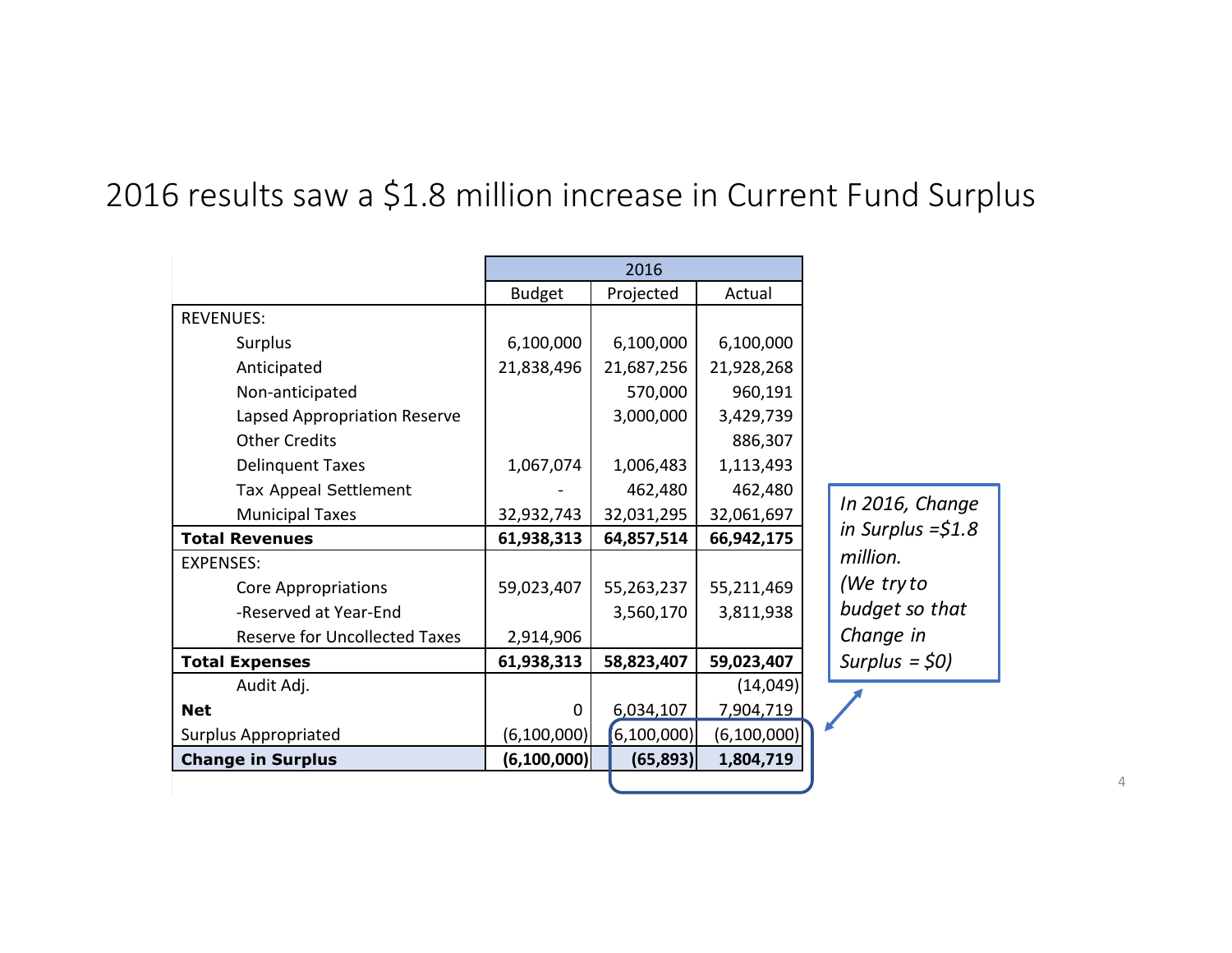### The increase in Surplus was due in part to  $\sim$ \$1.0 million unanticipated one-time items.

|                                         | Projected  | <b>Actual</b> | <b>Variance</b> |   |
|-----------------------------------------|------------|---------------|-----------------|---|
| Miscellaneous Revenue Anticipated       | 21,687,256 | 21,928,268    | 241,012         |   |
| <b>Delinquent Taxes</b>                 | 1,006,483  | 1,113,493     | 107,010         |   |
| Amount to be Raised by Taxation         | 32,031,295 | 32,061,697    | 30,402          |   |
| Unexpended Balances Canceled (net)      |            | 575,038       | 375,038         |   |
| Miscellaneous Revenue Not Anticipated   | 570,000    | 960,191       | 390,191         | L |
| <b>Lapsed Appropriation Reserves</b>    | 3,000,000  | 3,429,739     | 429,739         |   |
| <b>Closed Accounts Payable</b>          |            | 146,381       | 146,381         | ι |
| <b>Closed Erroneous Tax Overpayment</b> |            | 164,887       | 164,887         |   |
| <b>Tax Appeal Settlement</b>            | 462,480    | 462,480       |                 |   |
| Audit adj.                              |            | (14, 049)     | (14, 049)       |   |
| <b>Net Change to Surplus</b>            | (65,893)   | 1,804,719     | 1,870,611       |   |

*~\$1.0 million of*  the Change in *Surplus was unforseen one time items.*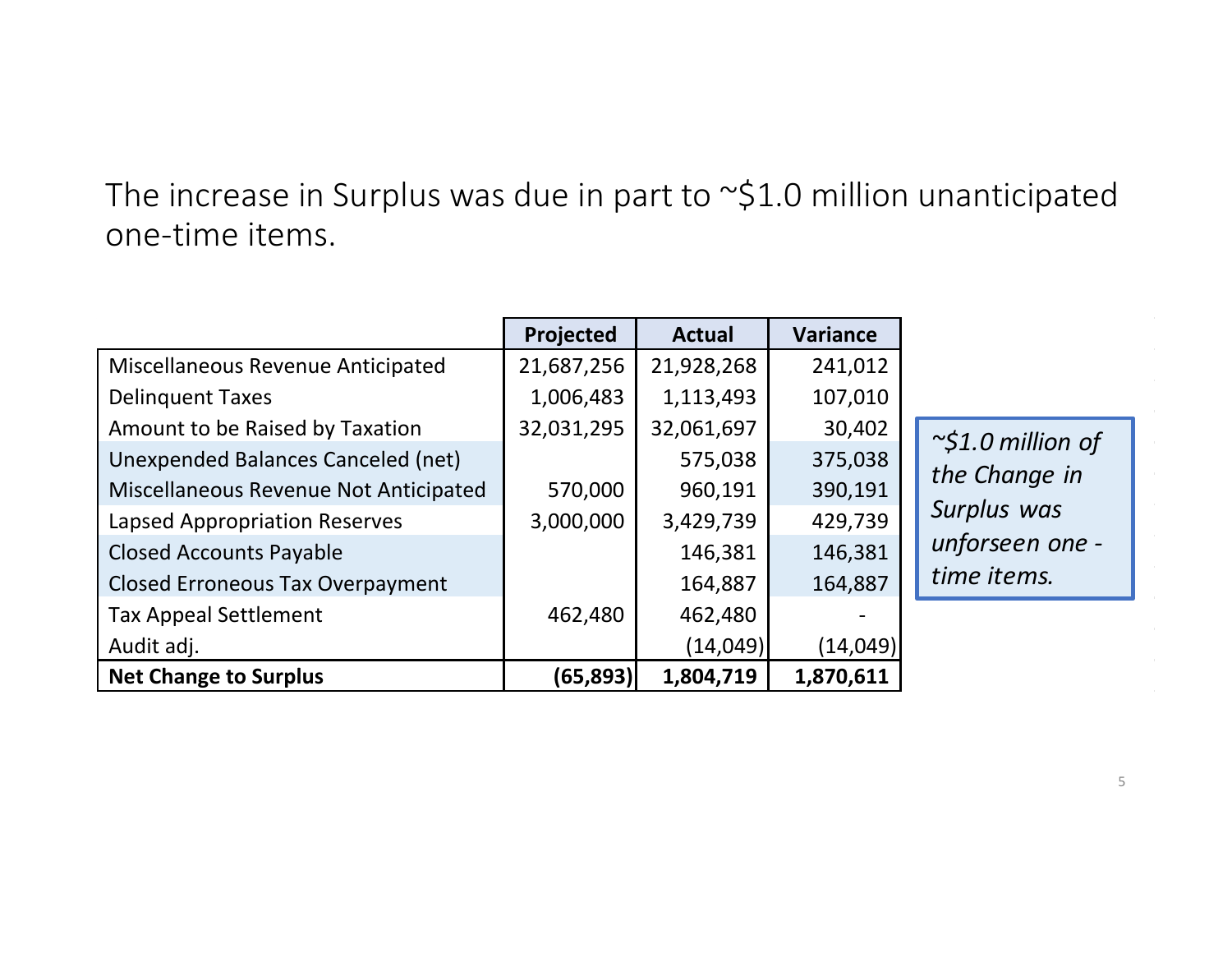## 2017 Projected Change in Surplus

|                                      | 2017          |             |
|--------------------------------------|---------------|-------------|
|                                      | <b>Budget</b> | Projected   |
| <b>REVENUES:</b>                     |               |             |
| <b>Surplus</b>                       | 6,000,000     | 6,000,000   |
| Anticipated                          | 21,038,037    | 21,038,037  |
| Non-anticipated                      |               | 570,000     |
| Lapsed Appropriation Reserve         |               | 3,000,000   |
| <b>Delinquent Taxes</b>              | 1,144,000     | 1,029,600   |
| <b>Tax Appeal Settlement</b>         |               | 494,715     |
| <b>Municipal Taxes</b>               | 34,234,814    | 33,046,866  |
| <b>Total Revenues</b>                | 62,416,851    | 65,179,218  |
| <b>EXPENSES:</b>                     |               |             |
| <b>Core Appropriations</b>           | 59,501,716    | 55,701,138  |
| -Reserved at Year-End                |               | 3,600,578   |
| <b>Reserve for Uncollected Taxes</b> | 2,915,135     |             |
| <b>Total Expenses</b>                | 62,416,851    | 59,301,716  |
| <b>Net</b>                           | <sup>0</sup>  | 5,877,502   |
| <b>Surplus Appropriated</b>          | (6,000,000)   | (6.000.000) |
| <b>Change in Surplus</b>             | (6,000,000)   | (122, 498)  |
|                                      |               |             |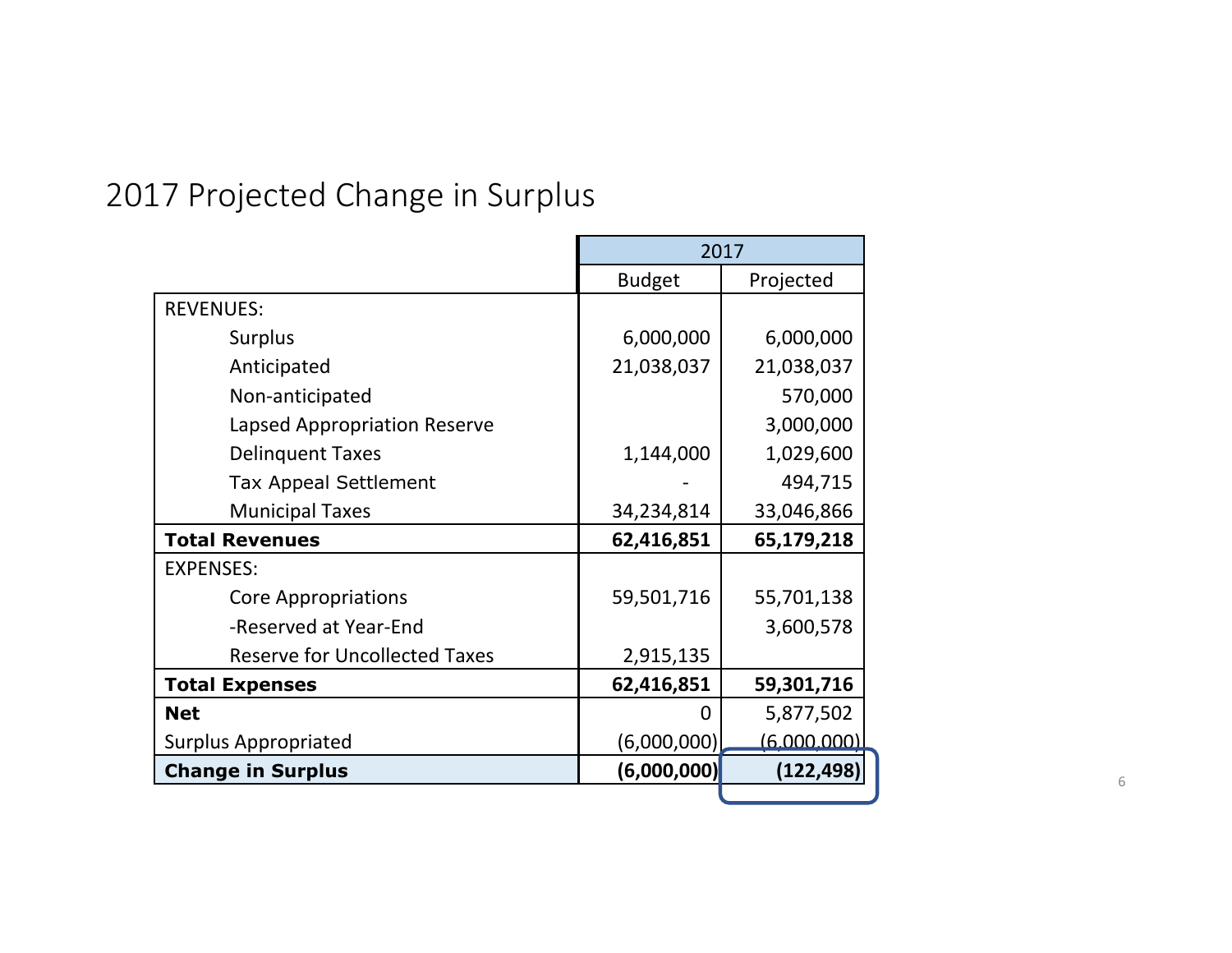#### 2017 Available Surplus is 18% of Appropriations; Policy is  $15 - 20%$

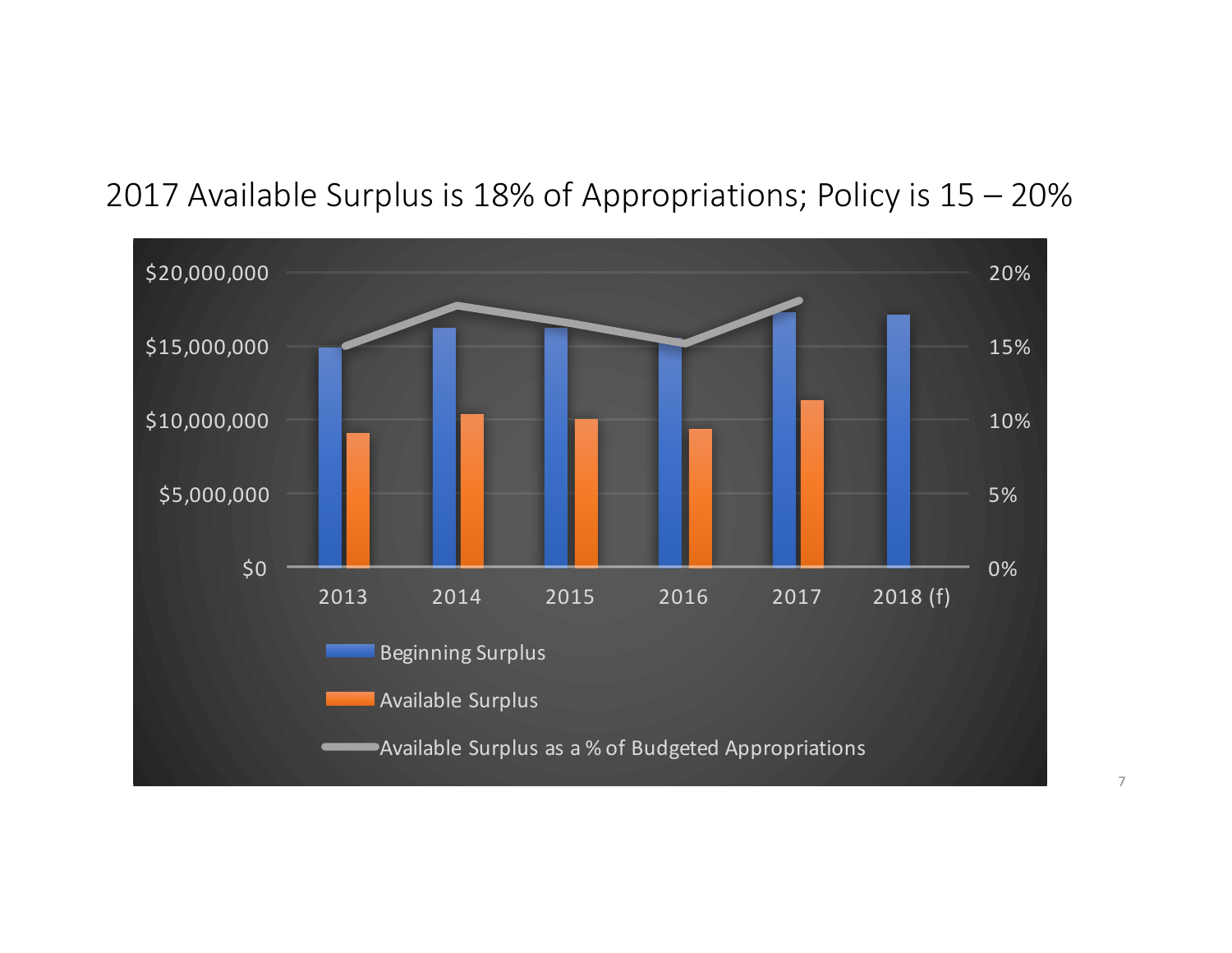Total Assessed Values increased by ~1.4%, helping to offset levy increase(s).

| <b>All Taxable Properties</b>   | 2016          | 2017                        | Change       | % change |
|---------------------------------|---------------|-----------------------------|--------------|----------|
| Residential                     |               | 5,700,970,100 5,780,694,100 | 79,724,000   | 1.4%     |
| Commercial                      | 778,455,800   | 779,781,900                 | 1,326,100    | 0.2%     |
| Apartment                       | 274,387,200   | 295,171,800                 | 20,784,600   | 7.6%     |
| <b>Other Classes</b>            | 147,451,257   | 144,433,369                 | $-3,017,888$ | $-2.0%$  |
| <b>All Princeton Properties</b> | 6,901,264,357 | 7,000,081,169               | 98,816,812   | 1.4%     |

| <b>Residential Detail</b> | 2016    | 2017    | Change | % change |
|---------------------------|---------|---------|--------|----------|
| Median value              | 685,900 | 702,410 | 16,510 | 2.4%     |
| Average value             | 807,046 | 818,795 | 11,750 | 1.5%     |
| Number of properties      | 7,064   | 7,0601  | -4     |          |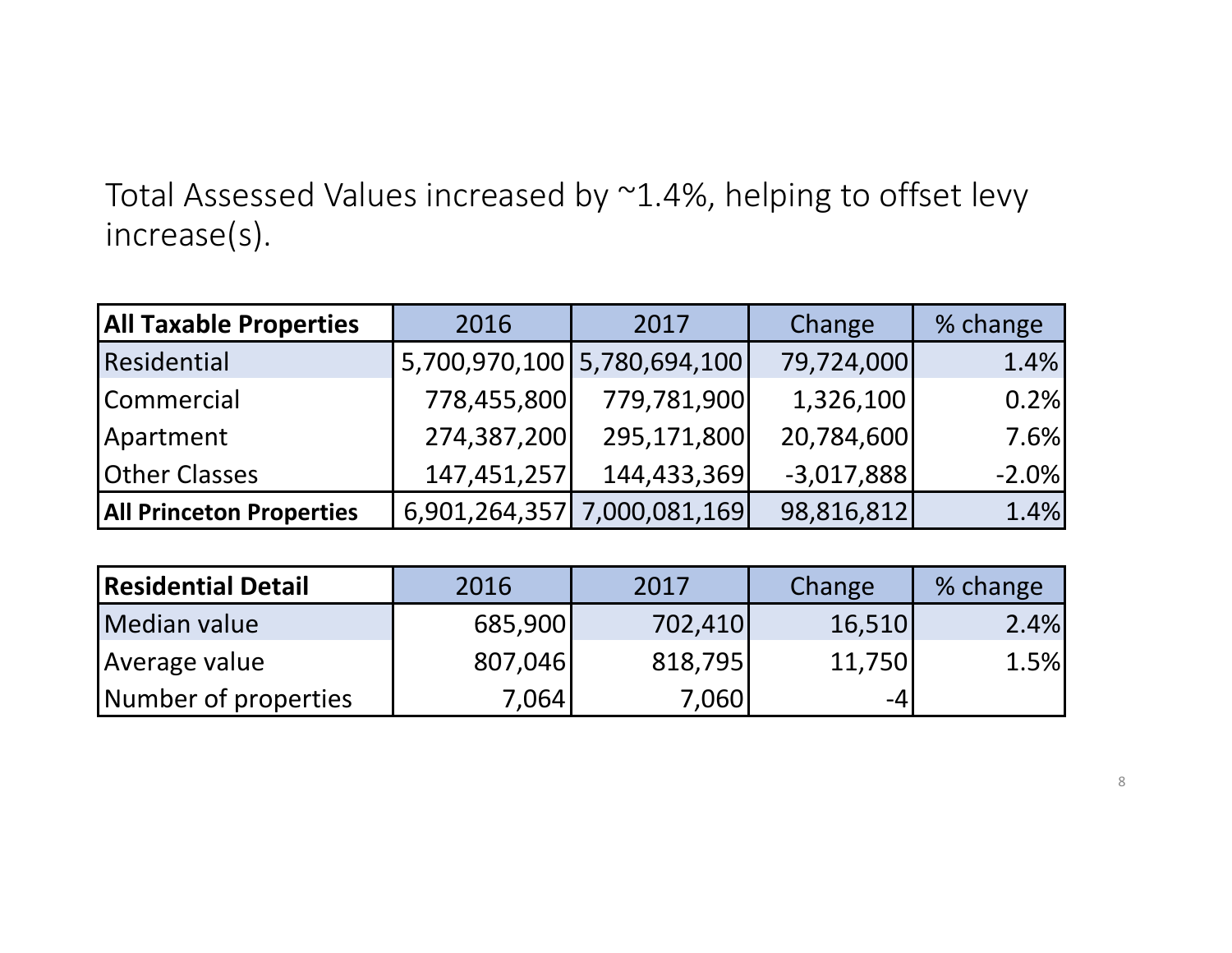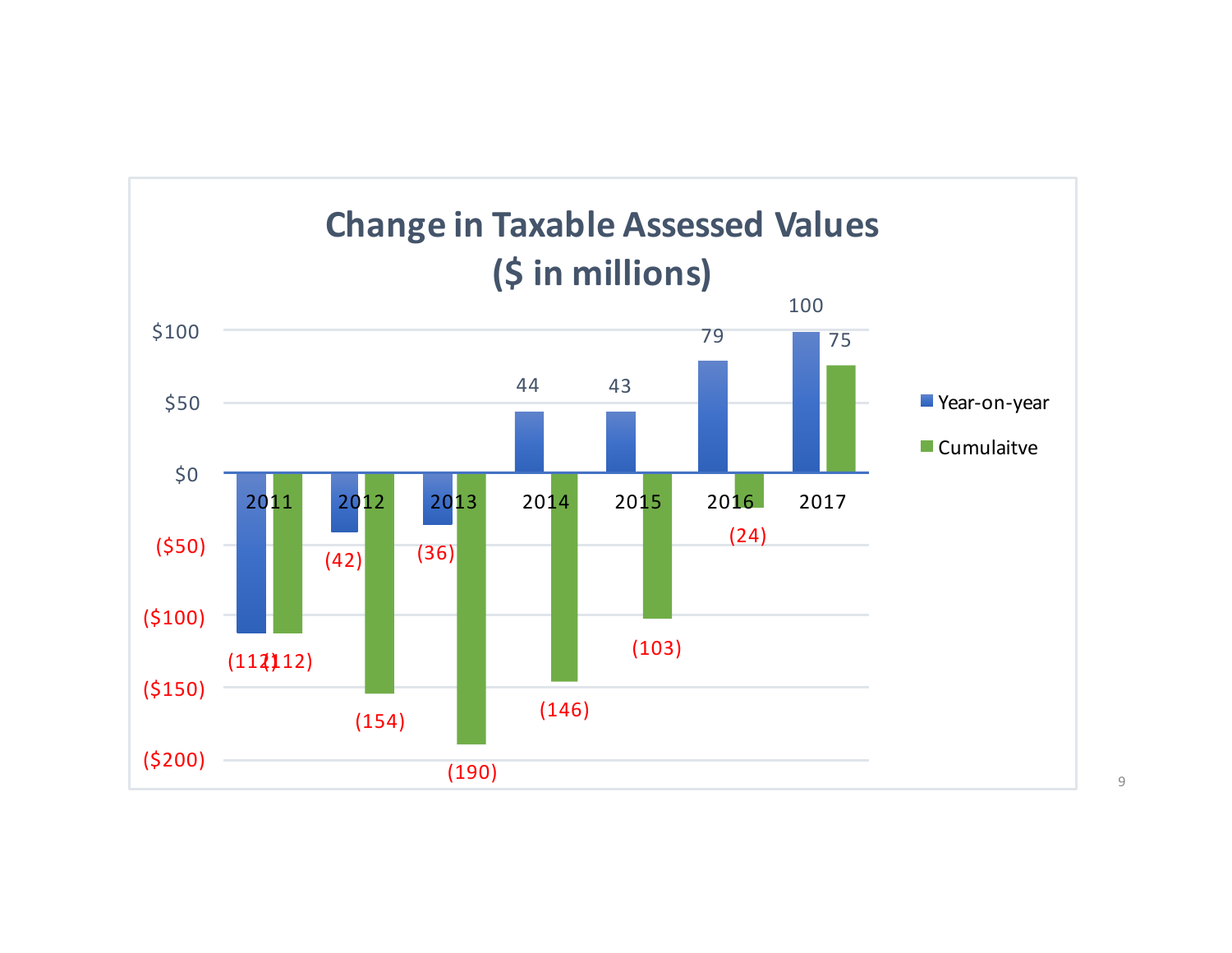Princeton's tax base is predominantly residential.